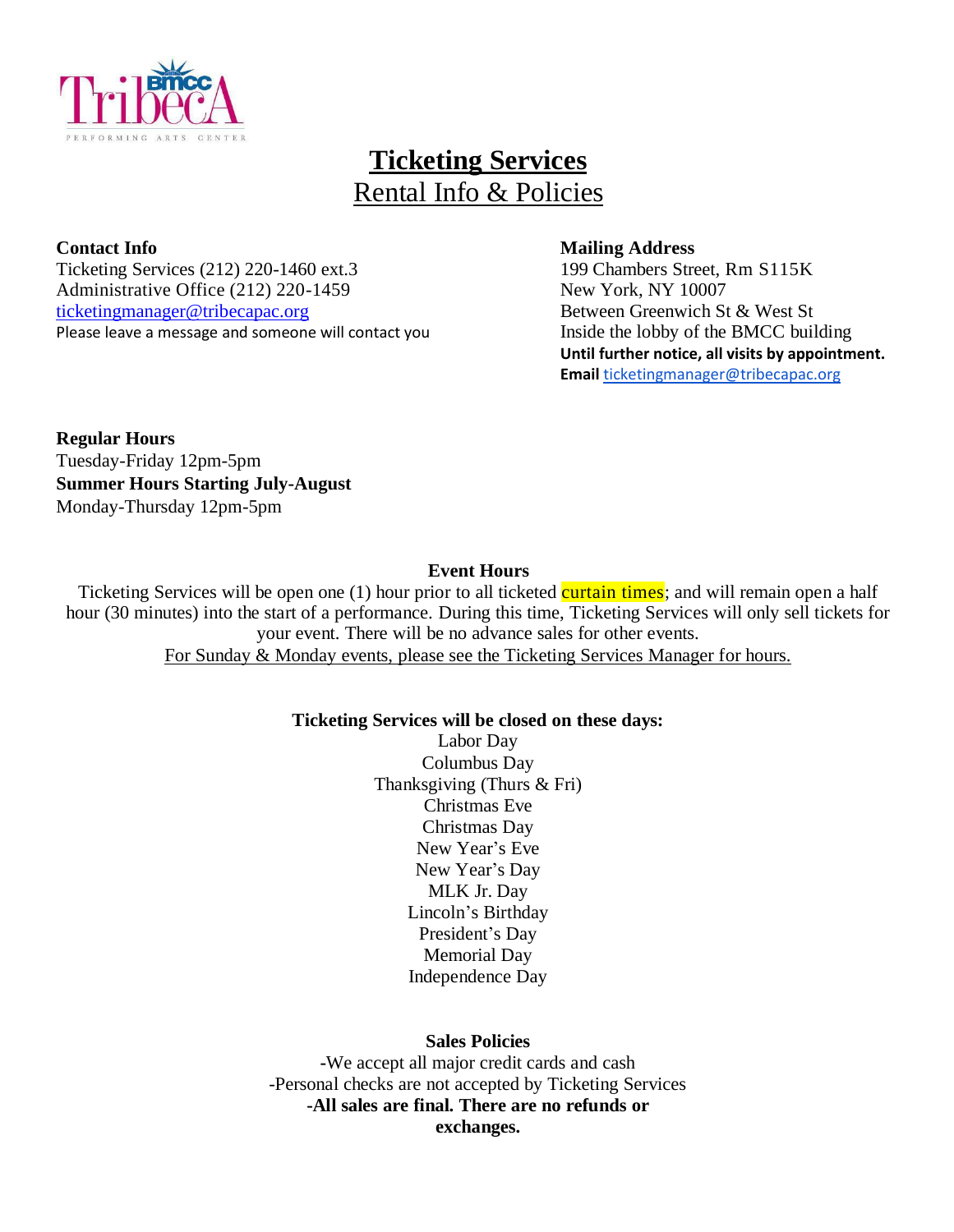

# **Ticket Printing**

**In House Printing**

Currently there is no in house printing. E-tickets are the only available form of tickets available to the patron.

**Will Call**

There is no will call E-tickets only.

## **TICKETS MAY NOT BE SOLD ON THE BMCC CAMPUS OUTSIDE TICKETING SERVICES. THERE WILL BE NO EXCEPTIONS.**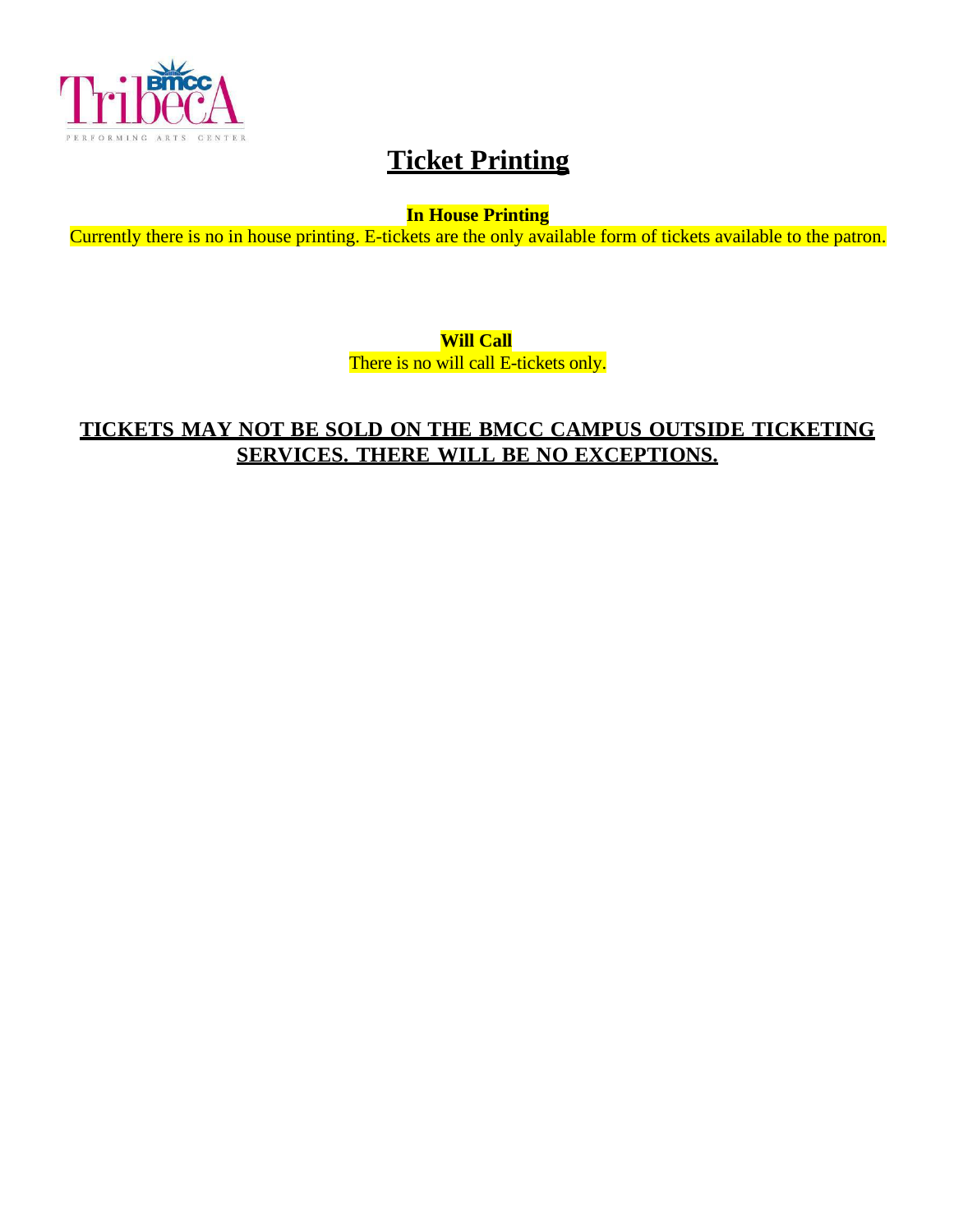

## **Selecting a Pricing Map**

We have created a set of Standard Pricing Maps for each theatre.

**Theatre 1 (913 seats)**

There are five (5) Standard Pricing Maps. They range from one (1) price, General Admission, to five (5) price zones, Reserved Seating. You can request a PDF

via email.

If none of these Standard Pricing Maps is appropriate for your event, we can create a custom map for no additional charge. If you are creating a custom map, please attach a PDF version of the map you are *requesting to use for your event.*

## **Discounts/Promotions BMCC Students/Staff**

A discount is available to BMCC Staff and Students for all events at our venue. You have the choice to either offer 20% off or \$10 off the face value of the ticket. This discount will require the patron to show their BMCC ID card to the Ticketing Services staff before the sale is made. This discount is not available by phone or internet sales. The requirement for these tickets is no less than 20, but can be at the max amount and location of your choosing.

## **Additional Discounts**

Please discuss any discounts with the Ticketing Services Manager **before** you advertise them. We want to be prepared to serve your customers the best we can.

Promotional Information such as fliers or posters must go through the Marketing Director. Email **[Marketing@tribecapac.org](mailto:Marketing@tribecapac.org)**

## **Special Considerations**

## **Complimentary/Press Tickets**

Please reserve complimentary tickets as you become aware of them. This will allow us to provide you with the best selection of seats. Please provide Ticketing Services with a preliminary list with patron names and number (#) of seats, no less than two (2 business days) prior to

your event.

## **Website Listing**

We are happy to add your event to our website [www.tribecapac.org.](http://www.tribecapac.org/) You will need to provide a description about your event and event photo that is a 400 x 400 jpeg image when you submit your Ticket Form.

## **Wheelchair Seats**

All Wheelchair seats are held by the Center's Ticketing Services. Patrons in need of a wheelchair seat can contact us directly during regular Ticketing Services hours.